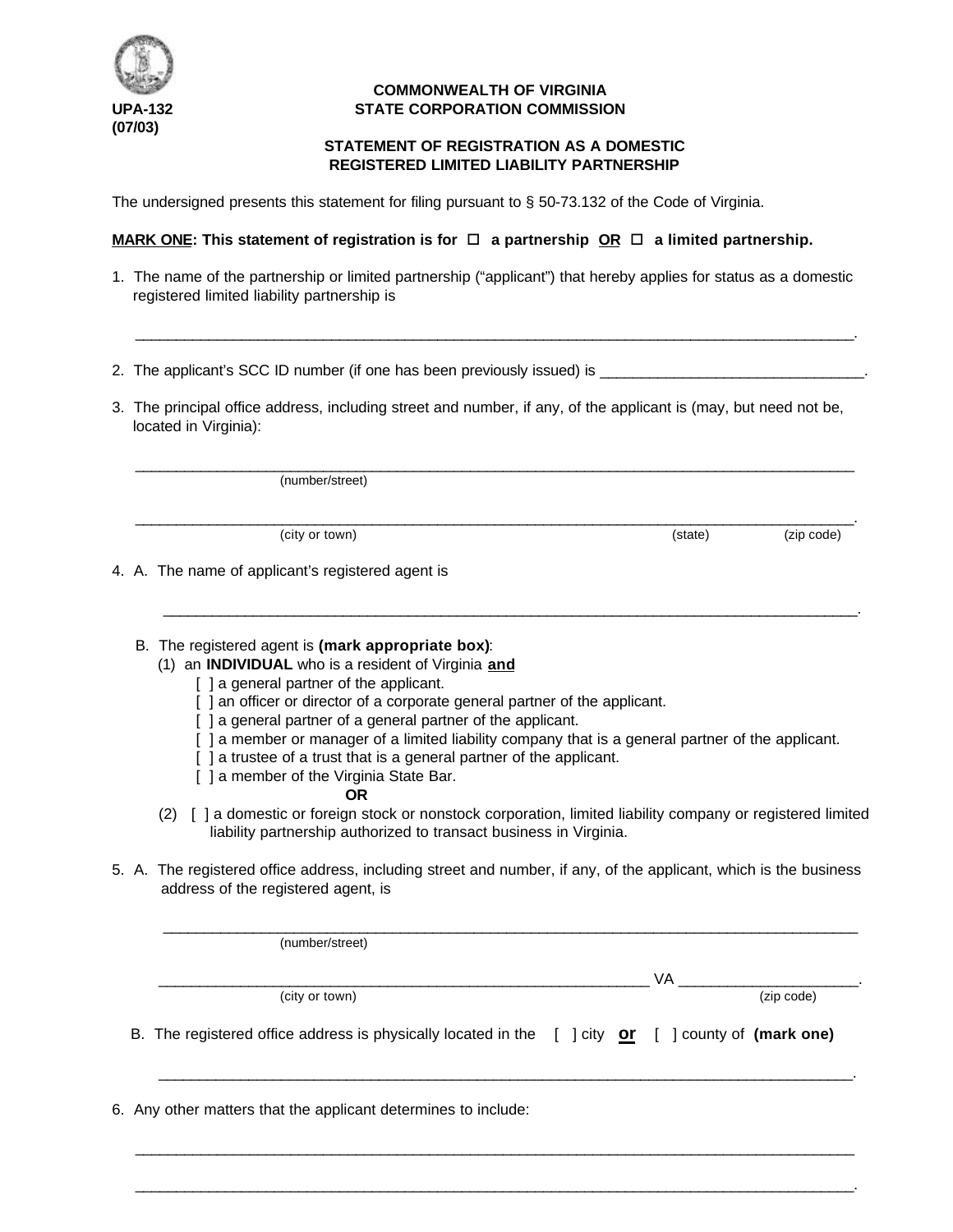**(OVER)**